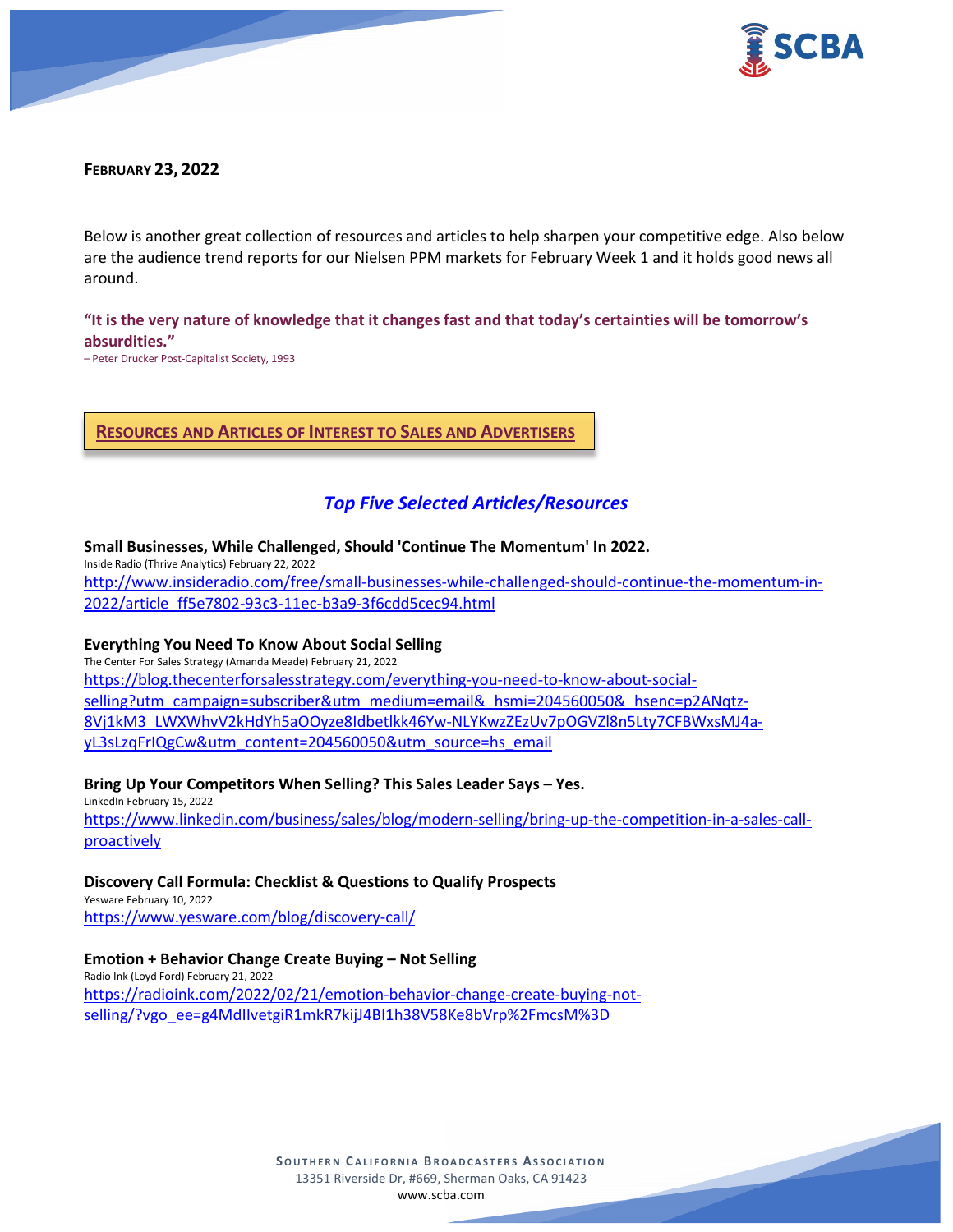

# *Curated Articles/Resources for Reference, Background and Tracking*

**Here's Where Consumers Will Splurge in 2022** SalesFuel February 23, 2022 <https://salesfuel.com/heres-where-consumers-will-splurge-in-2022/>

### **Digital Advertising Fraud Expected To Hit \$68B Globally In 2022**

MediaPost (Juniper Research) February 22, 2022 [https://www.mediapost.com/publications/article/371418/digital-advertising-fraud-expected-to-hit-68b](https://www.mediapost.com/publications/article/371418/digital-advertising-fraud-expected-to-hit-68b-glo.html?utm_source=newsletter&utm_medium=email&utm_content=headline&utm_campaign=125375&hashid=Xbl3-p0DS1exdHSa15Xu_g)[glo.html?utm\\_source=newsletter&utm\\_medium=email&utm\\_content=headline&utm\\_campaign=125375&hashi](https://www.mediapost.com/publications/article/371418/digital-advertising-fraud-expected-to-hit-68b-glo.html?utm_source=newsletter&utm_medium=email&utm_content=headline&utm_campaign=125375&hashid=Xbl3-p0DS1exdHSa15Xu_g) [d=Xbl3-p0DS1exdHSa15Xu\\_g](https://www.mediapost.com/publications/article/371418/digital-advertising-fraud-expected-to-hit-68b-glo.html?utm_source=newsletter&utm_medium=email&utm_content=headline&utm_campaign=125375&hashid=Xbl3-p0DS1exdHSa15Xu_g)

# **Blue Pill Red Pill in the Needs Analysis**

The Center For Sales Strategies (Greg Giersch) February 22, 2022 [https://blog.thecenterforsalesstrategy.com/blue-pill-red-pill-in-the-needs](https://blog.thecenterforsalesstrategy.com/blue-pill-red-pill-in-the-needs-analysis?utm_campaign=subscriber&utm_medium=email&_hsmi=204680776&_hsenc=p2ANqtz-_iruRGnvxqO0a_00pqJ5kD8-_0IbZq0zqXGPvq_dsbZcv7h1xm9hjJ5B2TgLRdcpe23eypMRQI1kEUsV0NRNirBAk8RQ&utm_content=204680776&utm_source=hs_email)[analysis?utm\\_campaign=subscriber&utm\\_medium=email&\\_hsmi=204680776&\\_hsenc=p2ANqtz-](https://blog.thecenterforsalesstrategy.com/blue-pill-red-pill-in-the-needs-analysis?utm_campaign=subscriber&utm_medium=email&_hsmi=204680776&_hsenc=p2ANqtz-_iruRGnvxqO0a_00pqJ5kD8-_0IbZq0zqXGPvq_dsbZcv7h1xm9hjJ5B2TgLRdcpe23eypMRQI1kEUsV0NRNirBAk8RQ&utm_content=204680776&utm_source=hs_email) [\\_iruRGnvxqO0a\\_00pqJ5kD8-](https://blog.thecenterforsalesstrategy.com/blue-pill-red-pill-in-the-needs-analysis?utm_campaign=subscriber&utm_medium=email&_hsmi=204680776&_hsenc=p2ANqtz-_iruRGnvxqO0a_00pqJ5kD8-_0IbZq0zqXGPvq_dsbZcv7h1xm9hjJ5B2TgLRdcpe23eypMRQI1kEUsV0NRNirBAk8RQ&utm_content=204680776&utm_source=hs_email) [\\_0IbZq0zqXGPvq\\_dsbZcv7h1xm9hjJ5B2TgLRdcpe23eypMRQI1kEUsV0NRNirBAk8RQ&utm\\_content=204680776&](https://blog.thecenterforsalesstrategy.com/blue-pill-red-pill-in-the-needs-analysis?utm_campaign=subscriber&utm_medium=email&_hsmi=204680776&_hsenc=p2ANqtz-_iruRGnvxqO0a_00pqJ5kD8-_0IbZq0zqXGPvq_dsbZcv7h1xm9hjJ5B2TgLRdcpe23eypMRQI1kEUsV0NRNirBAk8RQ&utm_content=204680776&utm_source=hs_email) [utm\\_source=hs\\_email](https://blog.thecenterforsalesstrategy.com/blue-pill-red-pill-in-the-needs-analysis?utm_campaign=subscriber&utm_medium=email&_hsmi=204680776&_hsenc=p2ANqtz-_iruRGnvxqO0a_00pqJ5kD8-_0IbZq0zqXGPvq_dsbZcv7h1xm9hjJ5B2TgLRdcpe23eypMRQI1kEUsV0NRNirBAk8RQ&utm_content=204680776&utm_source=hs_email)

### **Car Discounts Not Coming Back, Says Largest Dealership Group**

Kelly Blue Book (AutoNation) February 21, 2022 <https://www.kbb.com/car-news/car-discounts-not-coming-back-says-largest-dealership-group/>

### **Linear TV Ad Frequency Still Too High In The U.S. And Europe, Study Finds**

MediaPost February 21, 2022 [https://www.mediapost.com/publications/article/371404/linear-tv-ad-frequency-still-too-high-in-the](https://www.mediapost.com/publications/article/371404/linear-tv-ad-frequency-still-too-high-in-the-us.html?edition=125362)[us.html?edition=125362](https://www.mediapost.com/publications/article/371404/linear-tv-ad-frequency-still-too-high-in-the-us.html?edition=125362)

### **Who's In – Who's Out?** (Getting past the gatekeepers) **Radio Ink (Rick Fink) February 21, 2022**

[https://radioink.com/2022/02/21/whos-in-whos](https://radioink.com/2022/02/21/whos-in-whos-out/?vgo_ee=g4MdIIvetgiR1mkR7kijJ4BI1h38V58Ke8bVrp%2FmcsM%3D)[out/?vgo\\_ee=g4MdIIvetgiR1mkR7kijJ4BI1h38V58Ke8bVrp%2FmcsM%3D](https://radioink.com/2022/02/21/whos-in-whos-out/?vgo_ee=g4MdIIvetgiR1mkR7kijJ4BI1h38V58Ke8bVrp%2FmcsM%3D)

#### **Don't Let A Credibility Gap Kill A Sale**

SalesFuel February 19, 2022 <https://salesfuel.com/dont-let-a-credibility-gap-kill-a-sale/>

#### **Relationship Selling Is The Way to Win Buyers' Hearts**

SalesFuel February 19, 2022 <https://salesfuel.com/relationship-selling-is-the-way-to-win-buyers-hearts/>

# **CFO survey: 55% of retailers to raise prices in 2022; No. 1 risk to business is …**

Chain Store Age February 16, 2022 [https://chainstoreage.com/cfo-survey-55-retailers-raise-prices-2022-no-1-risk](https://chainstoreage.com/cfo-survey-55-retailers-raise-prices-2022-no-1-risk-business?oly_enc_id=8319H4585489H7M&utm_source=omeda&utm_medium=email&utm_campaign=NL_CSA+Weekend+Update&utm_keyword=)[business?oly\\_enc\\_id=8319H4585489H7M&utm\\_source=omeda&utm\\_medium=email&utm\\_campaign=NL\\_CSA+](https://chainstoreage.com/cfo-survey-55-retailers-raise-prices-2022-no-1-risk-business?oly_enc_id=8319H4585489H7M&utm_source=omeda&utm_medium=email&utm_campaign=NL_CSA+Weekend+Update&utm_keyword=) [Weekend+Update&utm\\_keyword=](https://chainstoreage.com/cfo-survey-55-retailers-raise-prices-2022-no-1-risk-business?oly_enc_id=8319H4585489H7M&utm_source=omeda&utm_medium=email&utm_campaign=NL_CSA+Weekend+Update&utm_keyword=)

> **SOUTHERN C ALIFORNIA B ROADCASTERS ASSOCIATION** 13351 Riverside Dr, #669, Sherman Oaks, CA 91423 [www.scba.com](http://www.scba.com/)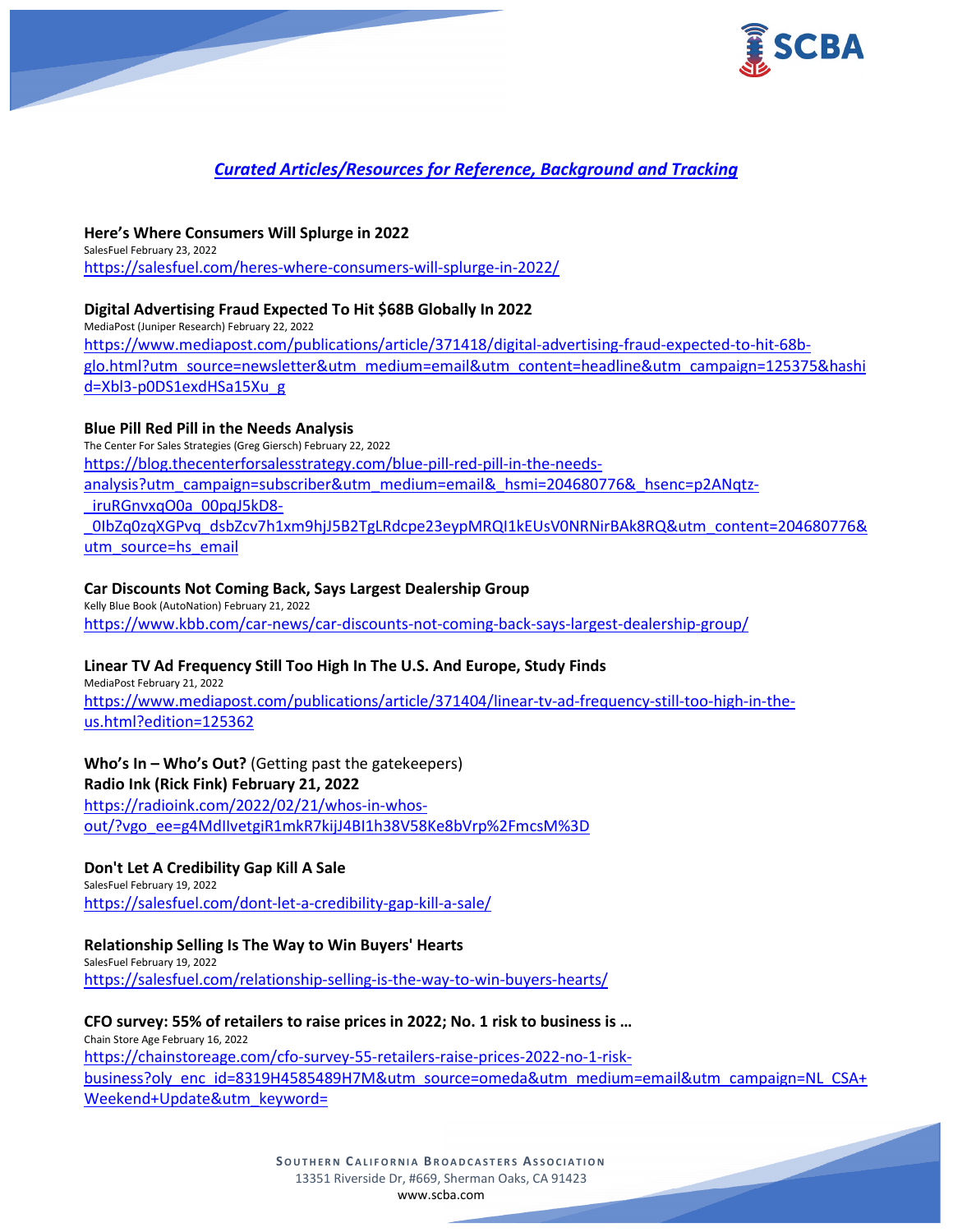

#### **Auto Industry Shocked To Learn People Just Want To Be Able To Buy Cars Again** JALOPNIK February 18, 2022 <https://jalopnik.com/auto-industry-shocked-people-just-want-to-buy-cars-agai-1848561089>

# **The Importance Of Digital Marketing For Finance Companies**

Forbes February 18, 2022 [https://www.forbes.com/sites/forbescommunicationscouncil/2022/02/18/the-importance-of-digital-marketing](https://www.forbes.com/sites/forbescommunicationscouncil/2022/02/18/the-importance-of-digital-marketing-for-finance-companies/?sh=11fe60d33869)[for-finance-companies/?sh=11fe60d33869](https://www.forbes.com/sites/forbescommunicationscouncil/2022/02/18/the-importance-of-digital-marketing-for-finance-companies/?sh=11fe60d33869)

# **PRX Download Data Now At Ad Buyers Fingertips Thanks To Magellan Integration.**

Inside Radio (Magellan AI) February 18, 2022 [http://www.insideradio.com/free/prx-download-data-now-at-ad-buyers-fingertips-thanks-to-magellan](http://www.insideradio.com/free/prx-download-data-now-at-ad-buyers-fingertips-thanks-to-magellan-integration/article_3f3b0684-9103-11ec-8b66-3b4795fcce81.html)[integration/article\\_3f3b0684-9103-11ec-8b66-3b4795fcce81.html](http://www.insideradio.com/free/prx-download-data-now-at-ad-buyers-fingertips-thanks-to-magellan-integration/article_3f3b0684-9103-11ec-8b66-3b4795fcce81.html)

# **Data: Half Of Dealer-Bound Cars 'Pre-Sold.'**

Inside Radio (AutoNation) February 18, 2022 [http://www.insideradio.com/free/data-half-of-dealer-bound-cars-pre-sold/article\\_b1ef7634-9102-11ec-af12-](http://www.insideradio.com/free/data-half-of-dealer-bound-cars-pre-sold/article_b1ef7634-9102-11ec-af12-4b2b38e7ef67.html) [4b2b38e7ef67.html](http://www.insideradio.com/free/data-half-of-dealer-bound-cars-pre-sold/article_b1ef7634-9102-11ec-af12-4b2b38e7ef67.html)

# **CGP: Retail sales to rise 7.2% to \$4.79 trillion in 2022 — buoyed by inflation**

Chain Store Age February 17, 2022 [https://chainstoreage.com/cgp-retail-sales-rise-72-479-trillion-2022-buoyed](https://chainstoreage.com/cgp-retail-sales-rise-72-479-trillion-2022-buoyed-inflation?oly_enc_id=8319H4585489H7M&utm_source=omeda&utm_medium=email&utm_campaign=NL_CSA+Day+Breaker&utm_keyword=)[inflation?oly\\_enc\\_id=8319H4585489H7M&utm\\_source=omeda&utm\\_medium=email&utm\\_campaign=NL\\_CSA+](https://chainstoreage.com/cgp-retail-sales-rise-72-479-trillion-2022-buoyed-inflation?oly_enc_id=8319H4585489H7M&utm_source=omeda&utm_medium=email&utm_campaign=NL_CSA+Day+Breaker&utm_keyword=) [Day+Breaker&utm\\_keyword=](https://chainstoreage.com/cgp-retail-sales-rise-72-479-trillion-2022-buoyed-inflation?oly_enc_id=8319H4585489H7M&utm_source=omeda&utm_medium=email&utm_campaign=NL_CSA+Day+Breaker&utm_keyword=)

# **Radio Outmaneuvers Other Media to Engage with Military Households.**

Inside Radio (The Media Audit) February 17, 2022 [http://www.insideradio.com/free/radio-outmaneuvers-other-media-to-engage-with-military](http://www.insideradio.com/free/radio-outmaneuvers-other-media-to-engage-with-military-households/article_11ee1eac-8fcb-11ec-b3da-7fb3e66c5000.html)[households/article\\_11ee1eac-8fcb-11ec-b3da-7fb3e66c5000.html](http://www.insideradio.com/free/radio-outmaneuvers-other-media-to-engage-with-military-households/article_11ee1eac-8fcb-11ec-b3da-7fb3e66c5000.html)

**RESOURCES AND ARTICLES OF INTEREST TO MANAGERS FOR** 

**PLANNING AND FORECASTING:**

# *Top Five Selected Articles/Resources*

# **10 Ways to Encourage Employee Development**

The Center For Sales Strategy (Amanda Meade) February 23, 2022 [https://blog.thecenterforsalesstrategy.com/10-ways-to-encourage-employee](https://blog.thecenterforsalesstrategy.com/10-ways-to-encourage-employee-development?utm_campaign=subscriber&utm_medium=email&_hsmi=204812214&_hsenc=p2ANqtz-_Cz8DPwps2nqiE5G-YNVwUgSO8uccGoIoS9fmf0mRB5NyvwVq1My2EQfg9w956w6xIuFxaS497FJrv4l3vFqyf7m-SsQ&utm_content=204812214&utm_source=hs_email)[development?utm\\_campaign=subscriber&utm\\_medium=email&\\_hsmi=204812214&\\_hsenc=p2ANqtz-](https://blog.thecenterforsalesstrategy.com/10-ways-to-encourage-employee-development?utm_campaign=subscriber&utm_medium=email&_hsmi=204812214&_hsenc=p2ANqtz-_Cz8DPwps2nqiE5G-YNVwUgSO8uccGoIoS9fmf0mRB5NyvwVq1My2EQfg9w956w6xIuFxaS497FJrv4l3vFqyf7m-SsQ&utm_content=204812214&utm_source=hs_email) [\\_Cz8DPwps2nqiE5G-YNVwUgSO8uccGoIoS9fmf0mRB5NyvwVq1My2EQfg9w956w6xIuFxaS497FJrv4l3vFqyf7m-](https://blog.thecenterforsalesstrategy.com/10-ways-to-encourage-employee-development?utm_campaign=subscriber&utm_medium=email&_hsmi=204812214&_hsenc=p2ANqtz-_Cz8DPwps2nqiE5G-YNVwUgSO8uccGoIoS9fmf0mRB5NyvwVq1My2EQfg9w956w6xIuFxaS497FJrv4l3vFqyf7m-SsQ&utm_content=204812214&utm_source=hs_email)[SsQ&utm\\_content=204812214&utm\\_source=hs\\_email](https://blog.thecenterforsalesstrategy.com/10-ways-to-encourage-employee-development?utm_campaign=subscriber&utm_medium=email&_hsmi=204812214&_hsenc=p2ANqtz-_Cz8DPwps2nqiE5G-YNVwUgSO8uccGoIoS9fmf0mRB5NyvwVq1My2EQfg9w956w6xIuFxaS497FJrv4l3vFqyf7m-SsQ&utm_content=204812214&utm_source=hs_email)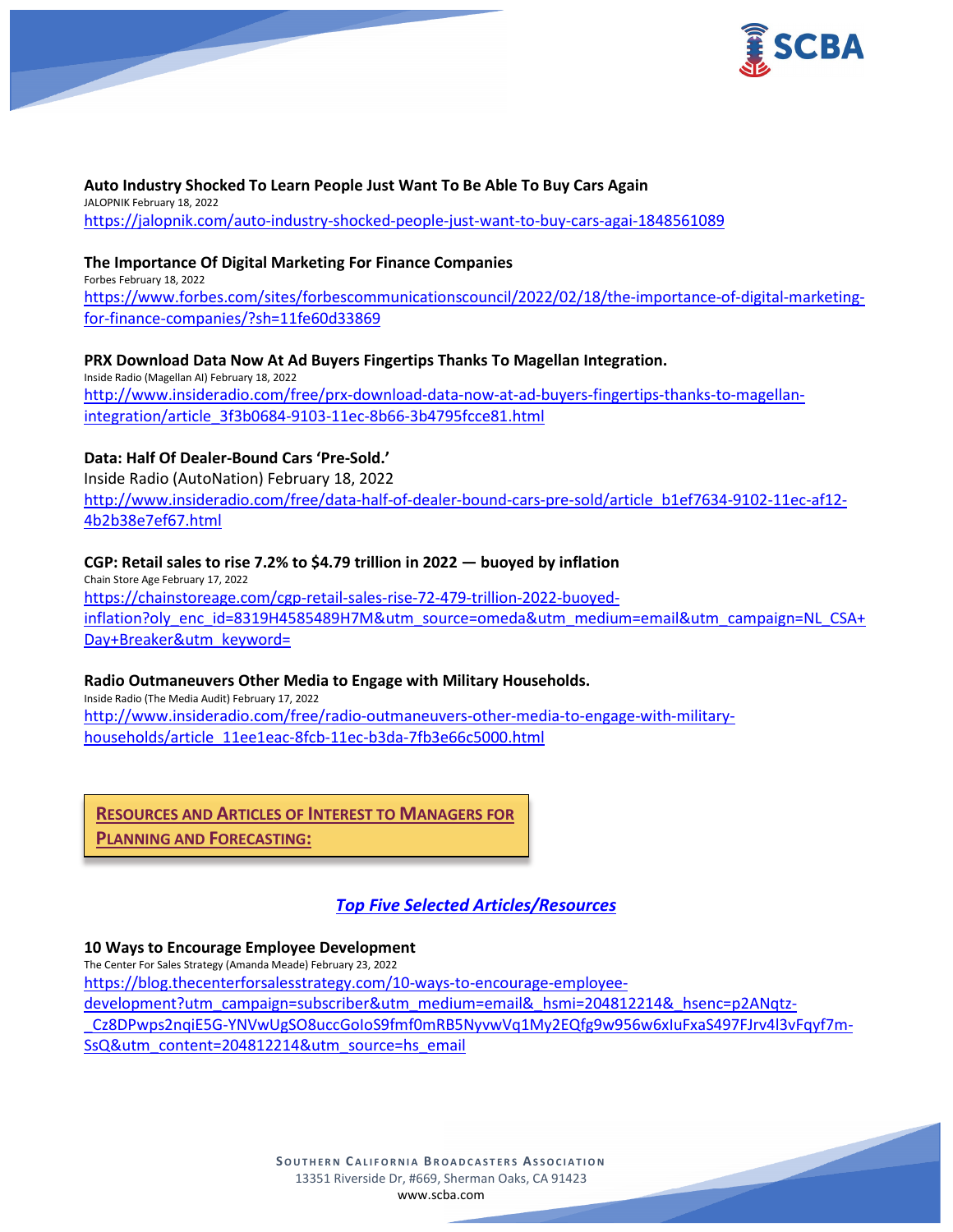

**Hiring Digital Specialists Seen As Key To Goose Radio's Digital Mojo In 2022.** Inside Radio (Borrell Associates) February 22, 2022 [http://www.insideradio.com/free/hiring-digital-specialists-seen-as-key-to-goose-radio-s-digital-mojo-in-](http://www.insideradio.com/free/hiring-digital-specialists-seen-as-key-to-goose-radio-s-digital-mojo-in-2022/article_04614cac-93c5-11ec-a6c05b5c564ab1ab.html)[2022/article\\_04614cac-93c5-11ec-a6c05b5c564ab1ab.html](http://www.insideradio.com/free/hiring-digital-specialists-seen-as-key-to-goose-radio-s-digital-mojo-in-2022/article_04614cac-93c5-11ec-a6c05b5c564ab1ab.html)

### **Clone Voices Are Coming. Media Companies And Brands See Big Opportunities Ahead.**

Inside Radio February 22, 2022

[http://www.insideradio.com/free/clone-voices-are-coming-media-companies-and-brands-see-big](http://www.insideradio.com/free/clone-voices-are-coming-media-companies-and-brands-see-big-opportunities-ahead/article_dbb3a642-93c4-11ec-8ac9-e3068f594b7f.html)[opportunities-ahead/article\\_dbb3a642-93c4-11ec-8ac9-e3068f594b7f.html](http://www.insideradio.com/free/clone-voices-are-coming-media-companies-and-brands-see-big-opportunities-ahead/article_dbb3a642-93c4-11ec-8ac9-e3068f594b7f.html)

### **Ad Spending Surges 19% In January, Expands For 11th Consecutive Month**

MediaPost February 17, 2022 [https://www.mediapost.com/publications/article/371299/ad-spending-surges-19-in-january-expands-for-](https://www.mediapost.com/publications/article/371299/ad-spending-surges-19-in-january-expands-for-11t.html?utm_source=newsletter&utm_medium=email&utm_content=headline&utm_campaign=125338&hashid=IZA7uSulTnimoAz9RMXvmQ)[11t.html?utm\\_source=newsletter&utm\\_medium=email&utm\\_content=headline&utm\\_campaign=125338&hashi](https://www.mediapost.com/publications/article/371299/ad-spending-surges-19-in-january-expands-for-11t.html?utm_source=newsletter&utm_medium=email&utm_content=headline&utm_campaign=125338&hashid=IZA7uSulTnimoAz9RMXvmQ) [d=IZA7uSulTnimoAz9RMXvmQ](https://www.mediapost.com/publications/article/371299/ad-spending-surges-19-in-january-expands-for-11t.html?utm_source=newsletter&utm_medium=email&utm_content=headline&utm_campaign=125338&hashid=IZA7uSulTnimoAz9RMXvmQ)

### **January 2022 Ad Spend? SMI Says It Hit a Record High**

Radio + Television Business Report (Standard Media Index) February 18, 2022 <https://www.rbr.com/january-2022-ad-spend-smi-says-it-hit-a-record-high/?event=login>

**ATTACHMENT**: [JANUARY 2022](https://scba.com/wp-content/uploads/2022/02/January-2022-Ad-Spend-SMI.pdf) AD SPEND-SMI

# *Curated Articles/Resources for Reference, Background and Tracking*

# **In-Car Podcast Listening Could Tick Up As Spotify Brings Car Thing To Market.**

Inside Radio February 22, 2022 [http://www.insideradio.com/podcastnewsdaily/in-car-podcast-listening-could-tick-up-as-spotify-brings-car](http://www.insideradio.com/podcastnewsdaily/in-car-podcast-listening-could-tick-up-as-spotify-brings-car-thing-to-market/article_408916fe-9408-11ec-8916-13be259963a4.html)[thing-to-market/article\\_408916fe-9408-11ec-8916-13be259963a4.html](http://www.insideradio.com/podcastnewsdaily/in-car-podcast-listening-could-tick-up-as-spotify-brings-car-thing-to-market/article_408916fe-9408-11ec-8916-13be259963a4.html)

# **ANA Confirms Plans For TV Ratings RFP, Scope And Timing Not Disclosed**

MediaPost February 22, 2022

[https://www.mediapost.com/publications/article/371431/ana-confirms-plans-for-tv-ratings-rfp-scope-and](https://www.mediapost.com/publications/article/371431/ana-confirms-plans-for-tv-ratings-rfp-scope-and-t.html?utm_source=newsletter&utm_medium=email&utm_content=headline&utm_campaign=125377&hashid=0GmwUb-VQzGl9svJRwTNrA)[t.html?utm\\_source=newsletter&utm\\_medium=email&utm\\_content=headline&utm\\_campaign=125377&hashid=](https://www.mediapost.com/publications/article/371431/ana-confirms-plans-for-tv-ratings-rfp-scope-and-t.html?utm_source=newsletter&utm_medium=email&utm_content=headline&utm_campaign=125377&hashid=0GmwUb-VQzGl9svJRwTNrA) [0GmwUb-VQzGl9svJRwTNrA](https://www.mediapost.com/publications/article/371431/ana-confirms-plans-for-tv-ratings-rfp-scope-and-t.html?utm_source=newsletter&utm_medium=email&utm_content=headline&utm_campaign=125377&hashid=0GmwUb-VQzGl9svJRwTNrA)

#### **Katz Report Drills Down Into Audio Habits Of Black Consumers.**

Inside Radio February 22, 2022 [http://www.insideradio.com/free/katz-report-drills-down-into-audio-habits-of-black](http://www.insideradio.com/free/katz-report-drills-down-into-audio-habits-of-black-consumers/article_99fb790a-93c4-11ec-a5ef-075b06b053c2.html)[consumers/article\\_99fb790a-93c4-11ec-a5ef-075b06b053c2.html](http://www.insideradio.com/free/katz-report-drills-down-into-audio-habits-of-black-consumers/article_99fb790a-93c4-11ec-a5ef-075b06b053c2.html)

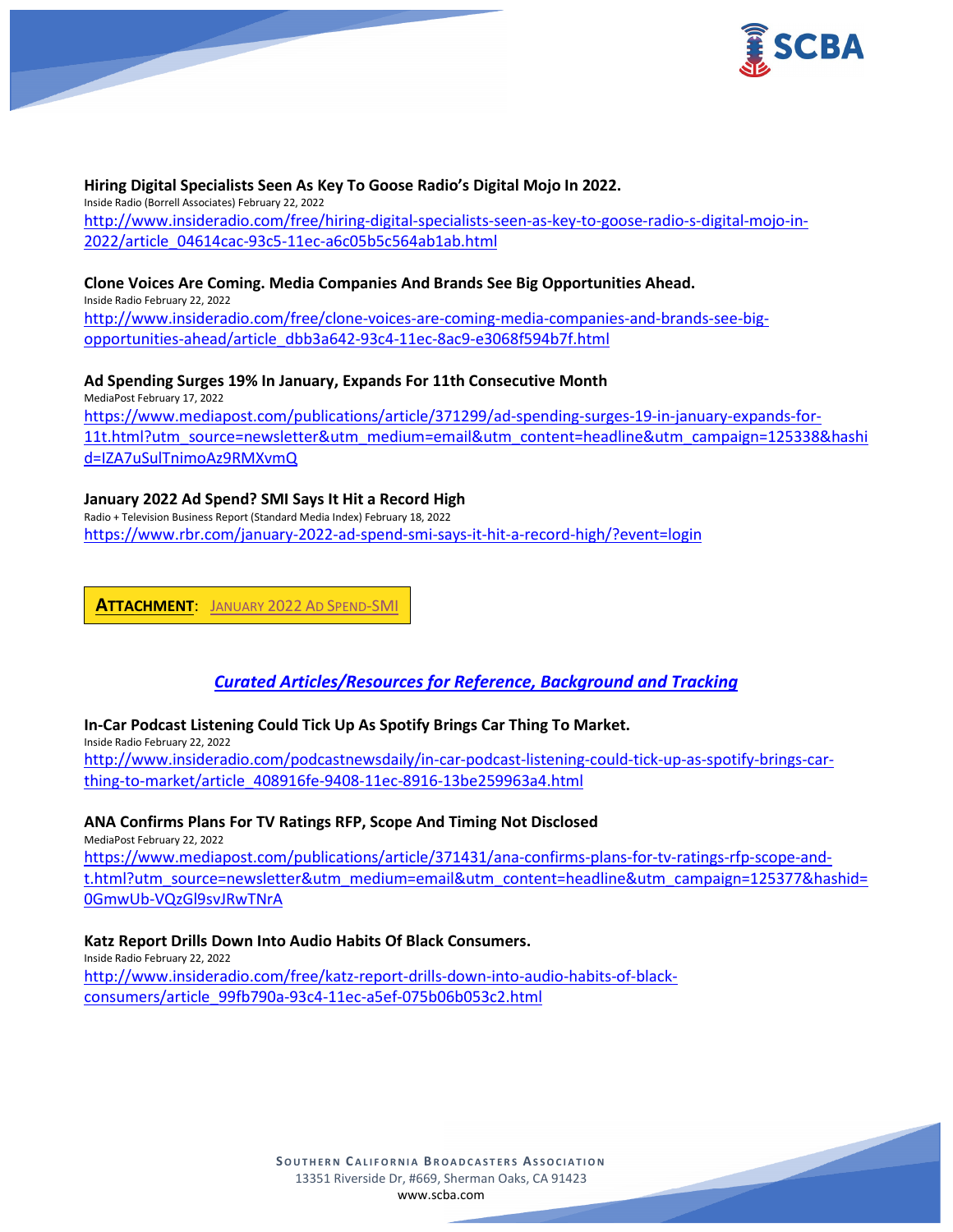

### **Visual Component Growing in Importance**

### **Koenig says visual elements will play a bigger role in audio and radio products** RadioWorld February 21, 2022

[https://www.radioworld.com/news-and-business/news-makers/visual-component-growing-in](https://www.radioworld.com/news-and-business/news-makers/visual-component-growing-in-importance?utm_source=SmartBrief&utm_medium=email&utm_campaign=0028F35E-226C-4B60-AC88-AB2831C8A639&utm_content=C708E6CA-F3B3-4A18-9BCD-025B6EFDBC91&utm_term=56635b9b-0180-46fb-92ea-d1c65bc244bb)[importance?utm\\_source=SmartBrief&utm\\_medium=email&utm\\_campaign=0028F35E-226C-4B60-AC88-](https://www.radioworld.com/news-and-business/news-makers/visual-component-growing-in-importance?utm_source=SmartBrief&utm_medium=email&utm_campaign=0028F35E-226C-4B60-AC88-AB2831C8A639&utm_content=C708E6CA-F3B3-4A18-9BCD-025B6EFDBC91&utm_term=56635b9b-0180-46fb-92ea-d1c65bc244bb) [AB2831C8A639&utm\\_content=C708E6CA-F3B3-4A18-9BCD-025B6EFDBC91&utm\\_term=56635b9b-0180-46fb-](https://www.radioworld.com/news-and-business/news-makers/visual-component-growing-in-importance?utm_source=SmartBrief&utm_medium=email&utm_campaign=0028F35E-226C-4B60-AC88-AB2831C8A639&utm_content=C708E6CA-F3B3-4A18-9BCD-025B6EFDBC91&utm_term=56635b9b-0180-46fb-92ea-d1c65bc244bb)[92ea-d1c65bc244bb](https://www.radioworld.com/news-and-business/news-makers/visual-component-growing-in-importance?utm_source=SmartBrief&utm_medium=email&utm_campaign=0028F35E-226C-4B60-AC88-AB2831C8A639&utm_content=C708E6CA-F3B3-4A18-9BCD-025B6EFDBC91&utm_term=56635b9b-0180-46fb-92ea-d1c65bc244bb)

# **How to Prevent New Hire Turnover**

SalesFuel February 19, 2022 <https://salesfuel.com/how-to-prevent-new-hire-turnover/>

# **NAB: Streaming Needs To Get Its Competitive Due**

Broadcasting + Cable February 17, 2022 <https://www.nexttv.com/news/nab-streaming-needs-to-get-its-competitive-due>

# **Brands Turn Up the Dial on Podcasting**

### **Consumers are spending an increasing amount of time with podcasts and listening carefully to ad messaging** ANA February 18, 2022

[https://www.ana.net/magazines/show/id/ana-2022-02-audio-advertising](https://www.ana.net/magazines/show/id/ana-2022-02-audio-advertising-growing?st3=220218newsstndnon&utm_source=informz&utm_medium=email&utm_campaign=220218-newsstandnow-non&_zs=FANij1&_zl=UIHC8)[growing?st3=220218newsstndnon&utm\\_source=informz&utm\\_medium=email&utm\\_campaign=220218-](https://www.ana.net/magazines/show/id/ana-2022-02-audio-advertising-growing?st3=220218newsstndnon&utm_source=informz&utm_medium=email&utm_campaign=220218-newsstandnow-non&_zs=FANij1&_zl=UIHC8)

[newsstandnow-non&\\_zs=FANij1&\\_zl=UIHC8](https://www.ana.net/magazines/show/id/ana-2022-02-audio-advertising-growing?st3=220218newsstndnon&utm_source=informz&utm_medium=email&utm_campaign=220218-newsstandnow-non&_zs=FANij1&_zl=UIHC8)

# **ATTACHMENT**: [BRANDS TURN UP THE DIAL ON PODCASTING](https://scba.com/wp-content/uploads/2022/02/Brands-Turn-Up-the-Dial-on-Podcasting.pdf)

# **Sports Wagering, Advertising Spike In Q1 As More States Legalize Betting**

MediaPost February 18, 2022

[https://www.mediapost.com/publications/article/371354/sports-wagering-advertising-spike-in-q1-as-more](https://www.mediapost.com/publications/article/371354/sports-wagering-advertising-spike-in-q1-as-more-s.html?utm_source=newsletter&utm_medium=email&utm_content=headline&utm_campaign=125342&hashid=0GmwUb-VQzGl9svJRwTNrA)[s.html?utm\\_source=newsletter&utm\\_medium=email&utm\\_content=headline&utm\\_campaign=125342&hashid](https://www.mediapost.com/publications/article/371354/sports-wagering-advertising-spike-in-q1-as-more-s.html?utm_source=newsletter&utm_medium=email&utm_content=headline&utm_campaign=125342&hashid=0GmwUb-VQzGl9svJRwTNrA) [=0GmwUb-VQzGl9svJRwTNrA](https://www.mediapost.com/publications/article/371354/sports-wagering-advertising-spike-in-q1-as-more-s.html?utm_source=newsletter&utm_medium=email&utm_content=headline&utm_campaign=125342&hashid=0GmwUb-VQzGl9svJRwTNrA)

# **Top Mistakes Most Managers Make, and Advice For How to Avoid Them**

15five February 18, 2022 <https://www.15five.com/blog/top-manager-mistakes/>

# **When Stations Can't – Or Can – Censor Or Reject Political Ads.**

Inside Radio (Update from Dave Oxenford Blog in last week's update) February18, 2022 [http://www.insideradio.com/free/when-stations-cant-or-can-censor-or-reject-political-ads/article\\_5215e9bc-](http://www.insideradio.com/free/when-stations-cant-or-can-censor-or-reject-political-ads/article_5215e9bc-908c-11ec-8f0e-6f87403eb8fb.html)[908c-11ec-8f0e-6f87403eb8fb.html](http://www.insideradio.com/free/when-stations-cant-or-can-censor-or-reject-political-ads/article_5215e9bc-908c-11ec-8f0e-6f87403eb8fb.html)

# **Radio Industry Strikes Interim Licensing Deal With ASCAP.**

Inside Radio (RMLC) February 18, 2022 [http://www.insideradio.com/free/radio-industry-strikes-interim-licensing-deal-with-ascap/article\\_b6ac1608-](http://www.insideradio.com/free/radio-industry-strikes-interim-licensing-deal-with-ascap/article_b6ac1608-908c-11ec-8fe7-7f1aabc28ba1.html) [908c-11ec-8fe7-7f1aabc28ba1.html](http://www.insideradio.com/free/radio-industry-strikes-interim-licensing-deal-with-ascap/article_b6ac1608-908c-11ec-8fe7-7f1aabc28ba1.html)

> **SOUTHERN C ALIFORNIA B ROADCASTERS ASSOCIATION** 13351 Riverside Dr, #669, Sherman Oaks, CA 91423 [www.scba.com](http://www.scba.com/)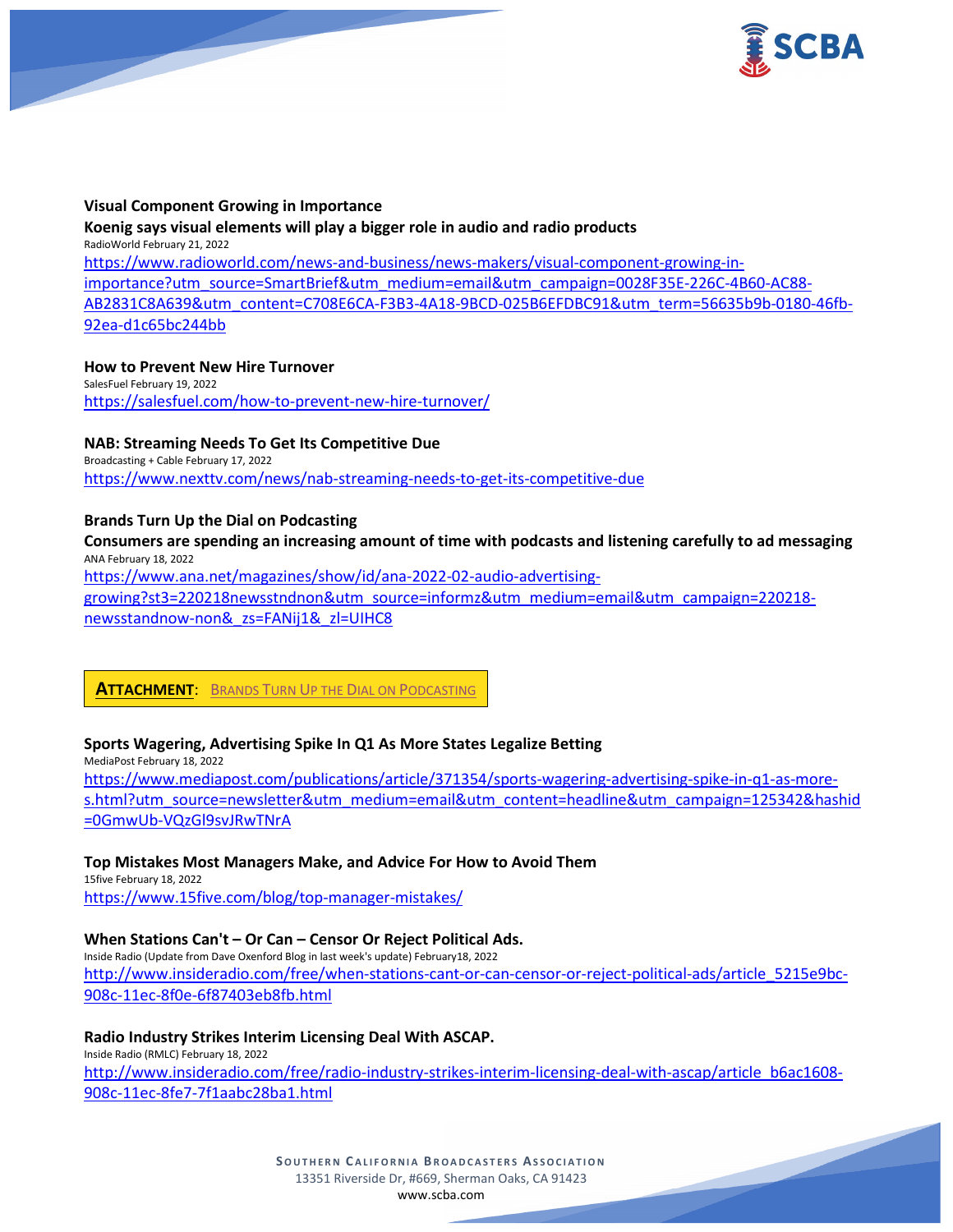

### **Podcasting 'Super Listeners' Give Medium 11 Hours Per Week. But Ad Load Concerns Appear.** Inside Radio (Edison Research/Ad Results Media) February 18, 2022 [http://www.insideradio.com/free/podcasting-super-listeners-give-medium-11-hours-per-week-but-ad-load](http://www.insideradio.com/free/podcasting-super-listeners-give-medium-11-hours-per-week-but-ad-load-concerns-appear/article_d180a80e-908c-11ec-878c-7b7c5f4f5ac6.html)[concerns-appear/article\\_d180a80e-908c-11ec-878c-7b7c5f4f5ac6.html](http://www.insideradio.com/free/podcasting-super-listeners-give-medium-11-hours-per-week-but-ad-load-concerns-appear/article_d180a80e-908c-11ec-878c-7b7c5f4f5ac6.html)

# **Formal Negotiations Underway Between Ad Industry And SAG-AFTRA On New Commercial Contracts.**

Inside Radio (Hollywood Reporter) February 18, 2022 [http://www.insideradio.com/free/formal-negotiations-underway-between-ad-industry-and-sag-aftra-on-new](http://www.insideradio.com/free/formal-negotiations-underway-between-ad-industry-and-sag-aftra-on-new-commercial-contracts/article_8eed51aa-908b-11ec-b2e4-3763707cfd09.html)[commercial-contracts/article\\_8eed51aa-908b-11ec-b2e4-3763707cfd09.html](http://www.insideradio.com/free/formal-negotiations-underway-between-ad-industry-and-sag-aftra-on-new-commercial-contracts/article_8eed51aa-908b-11ec-b2e4-3763707cfd09.html)

**Here's Why Digital Advertising is So Expensive in 2022**

Digital Information World February 17, 2022 <https://www.digitalinformationworld.com/2022/02/heres-why-digital-advertising-is-so.html>

# **Six of 7 'Outmoded' Radio Broadcast Technical Rules Erased by FCC**

Radio + Television February 17, 2022 <https://www.rbr.com/six-of-7-outmoded-radio-broadcast-technical-rules-erased-by-fcc/>

### **The Broadcast Landscape for the Year Ahead**

TVTech February 16, 2022 <https://www.tvtechnology.com/opinion/the-broadcast-landscape-for-the-year-ahead>

#### **Biggest Takeaway For Radio From 2021? New Music Isn't Dead.**

Inside Radio (INTEG8 Research) February 17, 2022 [http://www.insideradio.com/free/biggest-takeaway-for-radio-from-2021-new-music-isnt](http://www.insideradio.com/free/biggest-takeaway-for-radio-from-2021-new-music-isnt-dead/article_9d6d908e-8fcb-11ec-8c5c-5bddcfa11b42.html)[dead/article\\_9d6d908e-8fcb-11ec-8c5c-5bddcfa11b42.html](http://www.insideradio.com/free/biggest-takeaway-for-radio-from-2021-new-music-isnt-dead/article_9d6d908e-8fcb-11ec-8c5c-5bddcfa11b42.html)

# Is Radio Heading Toward A Digital First Mentality?

Inside Radio (Borrell Associates) February 17, 2022 [http://www.insideradio.com/free/is-radio-heading-toward-a-digital-first-mentality/article\\_21f4abc6-8fcc-11ec-](http://www.insideradio.com/free/is-radio-heading-toward-a-digital-first-mentality/article_21f4abc6-8fcc-11ec-843b-3328d9cf1894.html)[843b-3328d9cf1894.html](http://www.insideradio.com/free/is-radio-heading-toward-a-digital-first-mentality/article_21f4abc6-8fcc-11ec-843b-3328d9cf1894.html)

#### **Here's Why Talk Radio Needs To Embrace Podcasting.**

Inside Radio (Edison Research) February 17, 2022 [http://www.insideradio.com/free/here-s-why-talk-radio-needs-to-embrace-podcasting/article\\_ff2eb8ac-8fcb-](http://www.insideradio.com/free/here-s-why-talk-radio-needs-to-embrace-podcasting/article_ff2eb8ac-8fcb-11ec-b826-7b5f8178b555.html)[11ec-b826-7b5f8178b555.html](http://www.insideradio.com/free/here-s-why-talk-radio-needs-to-embrace-podcasting/article_ff2eb8ac-8fcb-11ec-b826-7b5f8178b555.html)

### **Where Is Podcasting In The Game Of Media Monopoly?**

Jacobs Media Strategies (Fred Jacobs) February 17, 2022 <https://jacobsmedia.com/where-is-podcasting-in-the-game-of-media-monopoly-2/>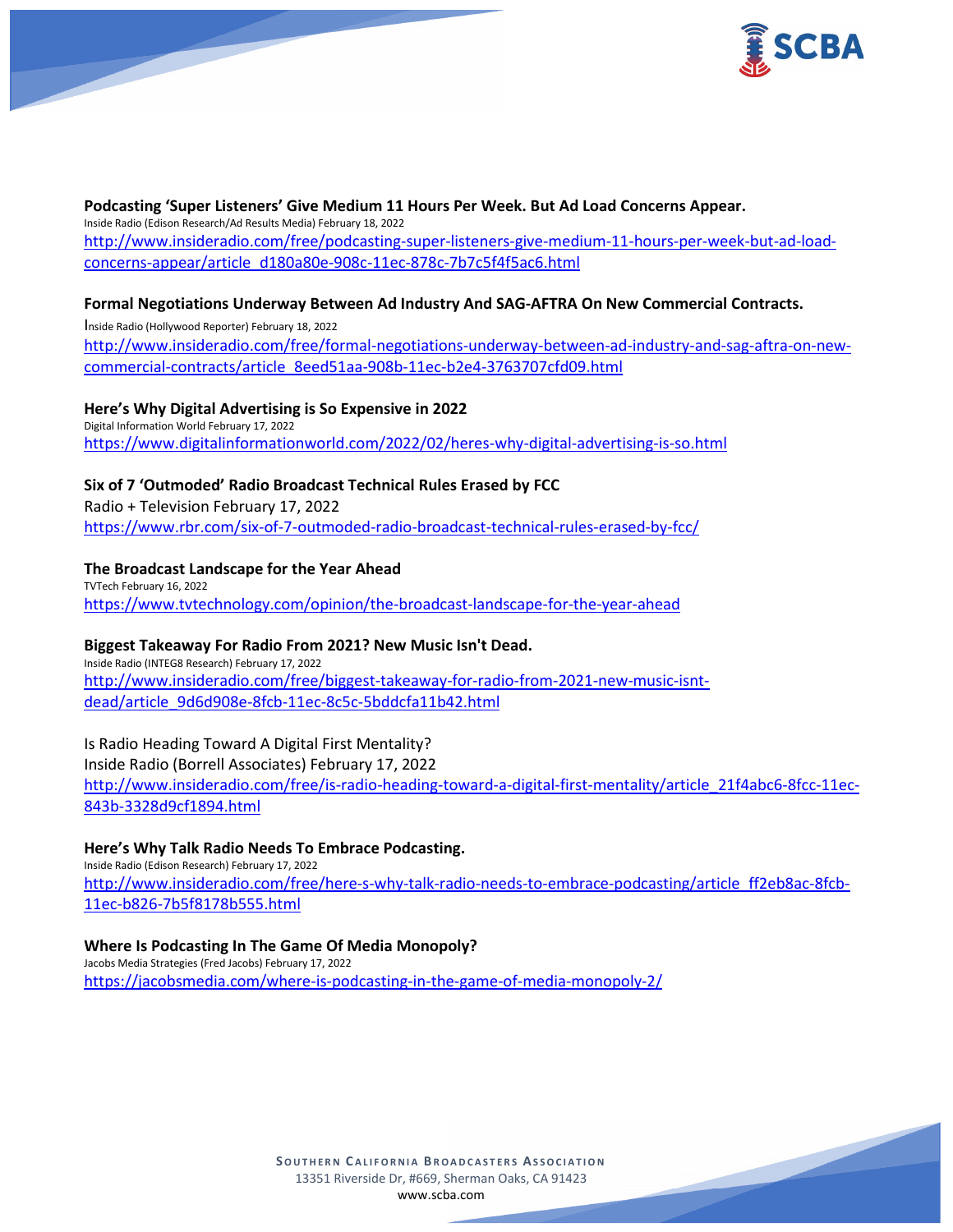



### **Nielsen PPM Audience Weekly Trends**

**Here are the audience trends for our PPM markets for February Week 1 (February 3 - 9, 2022). Both AQH and Cume metrics in all three of our PPM markets show good improvement and were all above the January Full Month levels.**

# **Los Angeles (Metro 12+ Population 11,469,700)**

**AQH:**

Nov Monthly - 678,200 Dec Monthly - 662,200 Hol Monthly - 613,500

Jan Monthly - 580,600

### Feb Week 1 - 630,500

# **Cume:**

Nov Monthly - 10,281,100 Dec Monthly - 10,414,000 Hol Monthly - 10,147,400

Jan Monthly - 9,902,300

Feb Week 1 - 9,989,000

# **Riverside/San Bernardino (Metro 12+ Population 2,145,300)**

**AQH:**

Nov Monthly - 119,700 Dec Monthly - 114,800 Hol Monthly - 95,700

Jan Monthly - 99,400

Feb Week 1 - 109,700